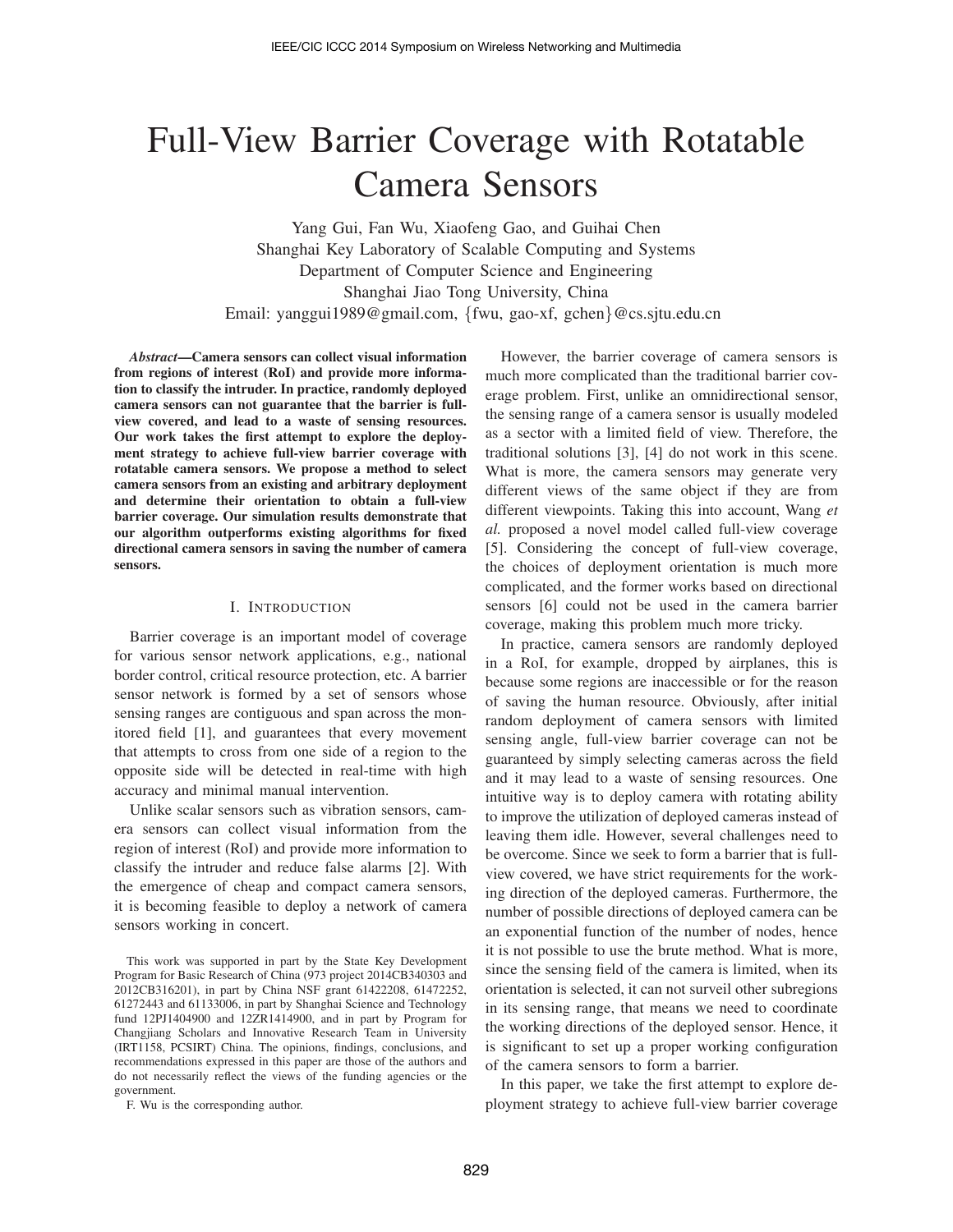with rotatable camera sensors. We model the full-view barrier coverage problem with rotatable camera sensors as a graph and propose a method to select camera sensors and working orientation to form a full-view barrier. Our simulation demonstrates that our algorithm outperforms the existing algorithms based on static orientation deployment in terms of number of sensors.

# II. RELATED WORK

The barrier coverage problem is firstly studied in [1], and barrier coverage with camera sensors is first introduced in [7]. Wang *et al.* propose a novel model called full-view coverage [5], and study the problem of constructing a camera barrier. Based on the definition of full-view coverage, the Minimum Camera Barrier Coverage Problem (MCBCP) in camera sensor networks is studied in [8]. In [9], the authors concentrate on the critical condition of full-view coverage under uniform deployment in the static and three different mobile random deployed camera sensor networks.

A directional sensor may be able to rotate to different working direction  $\hat{f}$  to monitor different sector areas. The problem that how each sensor calculates its next new direction to obtain a better coverage is studied in [10]. Tao *et al.* investigate the problem of finding appropriate orientations of directional sensors such that they can provide strong barrier coverage [6].

## III. NOTATIONS AND MODEL

In this section, we introduce several terminologies on barrier coverage and present the sensing model for camera sensors.

We focus on a two-dimensional rectangular belt region, which is the boundary of the RoI. Usually, this region is generally a long and thin strip with the length of  $L$  and the width of  $W$ . To detect intruders that attempt to cross the deployed region into the protected areas, we randomly deploy stationary camera sensors which are assumed to have capability of knowing their location by GPS or a certain localization algorithm [11].

As shown in Fig.1(a), camera sensor is usually modeled as a directional sensor with an orientation  $d$  and a limited field of view. In optics, the depth of field (DoF) represents the portion of a scene that appears sharp in the image. Hence, far distance of acceptable sharpness of a lens can represent the sensing radius  $(r)$ . The angular extent of a given scene that is imaged by a camera sensor is described by angle of view  $(AoV)$ - $\theta$ . The AoV in horizontal direction can be approximately computed by the formula  $\theta = 2\alpha = 2 \arctan \frac{d}{2f}$ .

Therefore, the state of a camera sensor  $s_i$  can be represented by a 5-tuple  $(x_i, y_i, r_i, \theta_i, \beta_i)$ , where  $(x_i, y_i)$  is the two-dimensional location of the center of sensor  $s_i$ ,  $r_i$  and  $\theta_i$  is the sensing radius and angle of view, respectively.  $\beta_i$  is the orientation or the facing direction of  $s_i$  and  $\beta_i \in [0, 2\pi)$ . The sensing angle ( $\theta_i$ ) of directional sensors is usually less than  $\pi$ , and omnidirectional sensing model is a special case of directional sensing model when  $\theta_i = 2\pi$ .



For camera sensors, A point  $p$  is full-view covered [5] if for any facing direction (i.e., any vector  $d$ ), there is a sensor  $s_i$ , such that p is covered by  $s_i$  and there is a sensor  $s_i$ , such that p is covered by  $s_i$  and  $\angle(\vec{d}, \vec{ps_i}) \leq \varphi$ , where  $\varphi \in (0, \frac{\pi}{2}]$ , is a predefined parameter which is called the effective angle (EA). A region  $\mathcal R$  is full-view covered if every point in it is full-view covered.

Given a field  $F$  with one side being the entrance and the opposite side being the destination, a camera barrier  $\beta$  is a connected region inside  $\mathcal F$  such that  $\beta$ is full-view covered and every path from one point on the entrance side to another point on the destination side intersects with  $\beta$ .

# IV. CAMERA COVERAGE DETECTION

In this section, we propose an efficient method to detect if the target barrier can be covered by a subset of deployed camera sensors. If such a barrier exists, our proposed method can select corresponding camera sensors from an existing deployment and determine their working directions.

## *A. Method Overview*

We get started with this problem by partitioning the RoI into small subregions according to the coverage. After subregion partition, we find out all possible fullview covered (FVC) subregion in the monitored field, and consider their connectivity and conflict caused by the limited sensing range of camera sensors. Based on the camera barrier graph, in Section IV-C we show that if we can find a path from the left boundary to the right boundary in the camera barrier graph, there exists a set of contiguous FVC sub-regions across the field, which is essentially the camera barrier we are looking for. We also utilize some redundancy reduction techniques to effectively reduce the number of cameras in use.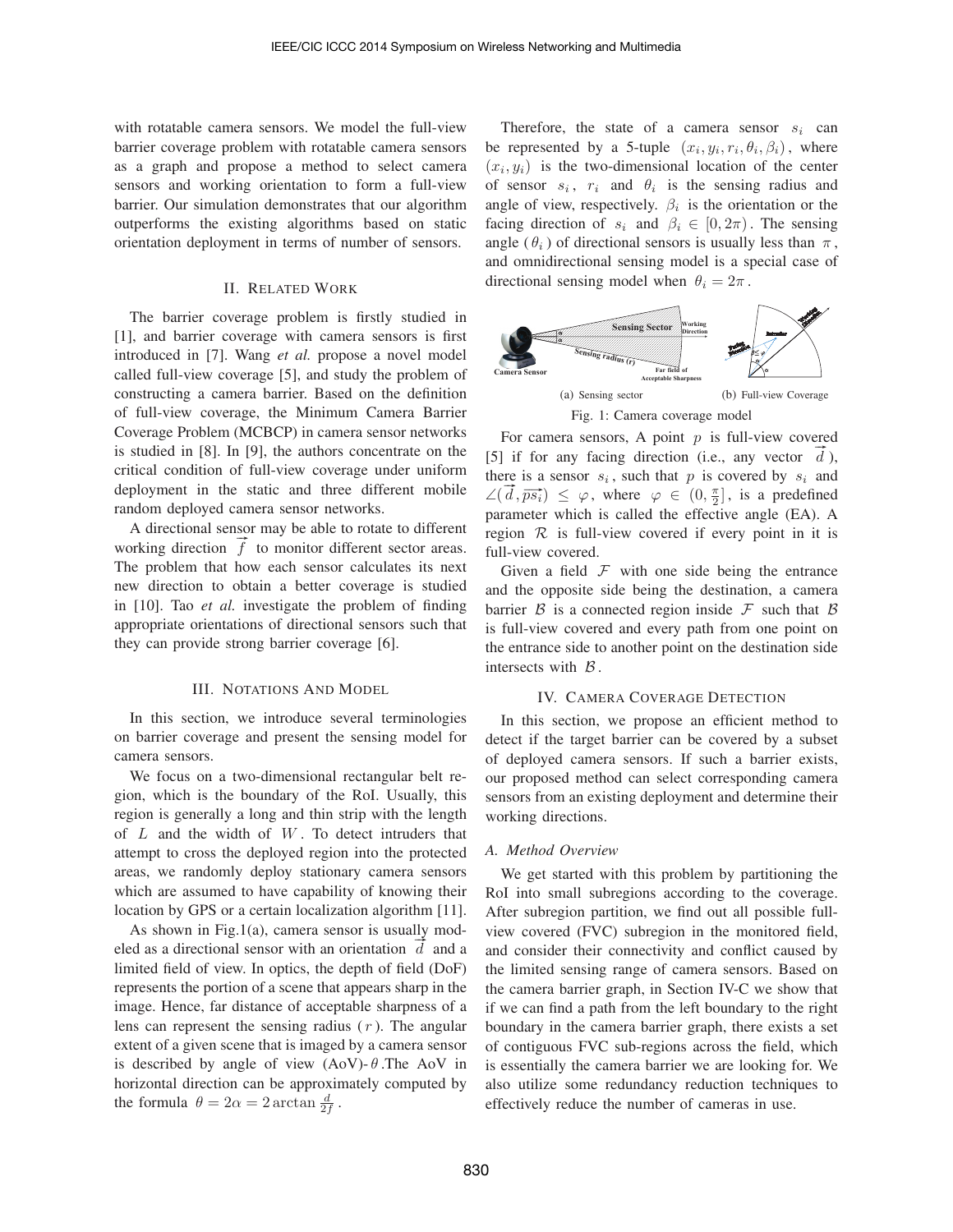# *B. Camera Barrier Graph*

The fundamental problem of our method is to find out the possible full-view coverage regions and decide their connectivity and conflict caused by the limited AoV.

1) Subregion Partition: For each camera sensor  $s_i$ , we say camera sensor  $s_x$  is a neighbour sensor of  $s_i$ if his distance from  $s_i$  is less than  $r_i + r_x$ , and the set of neighbour camera sensors of  $s_i$  are denoted by  $\mathbb{N}_{s_i} = \{s_x \mid ||s_x s_i|| < r_i + r_x\}$ . All the possible fullview coverage area covered by  $s_i$  must be covered by some other camera sensors from  $\mathbb{N}_{s_i}$ . Since the direction camera sensor  $s_i$  is not determined, all the possible directions form a disk area with radius  $r_i$ . The constrain of limited AoV will be considered in Section IV-B3. The sensing disks of each neighbour sensor  $s_x \in \mathbb{N}_{s_i}$  partition the possible sensing disk of  $s_i$  into sub-regions as shown in Fig 2(a). By doing this for all camera sensors, we can partition the field  $\mathcal F$  into small subregions, and then we determinate whether the subregion is full-view coverage in the next subsection.



(a) Subregion Partition & Coverage List (b) Full-view coverage region Fig. 2: Coverage list

*2) Full-view Coverage Determination:* For a given region  $R$ , suppose all points in  $R$  are covered by the same set of sensors  $\mathbb{S}_{\mathcal{R}} = \{s_1, s_2, \cdots, s_m\}$ . As shown in Fig. 2(a), we define a coverage list for any point  $p \in \mathcal{R}$  regarding their face direction of  $\mathcal{R}$ as follows. We begin with any vector  $\overline{ps_i}$ , then we rotate  $\overrightarrow{ps_i}$  around p in the clockwise direction until it becomes parallel to the first direction  $\overline{ps_i}$ , all vectors met in the rotation construct the coverage list according to the rotation order, and the coverage list is denoted by  $\mathbb{C}_p = {\overline{p s_{i_1}, \overline{p s_{i_2}, \dots, p s_{i_m}}}$ . The following lemma filters out non-FVC subregions of a camera sensor.

Lemma 1 (Full-view Coverage Point [12]). *A given point* p *is full-view covered if and only if the angle between any adjacent directions in*  $\mathbb{C}_p$  *is less than or equal to*  $2\varphi$ *, namely for*  $\forall \overline{ps_k}, \overline{ps_{k+1}} \in \mathbb{C}_p$ *,*  $\angle(\overrightarrow{ps_k}, \overrightarrow{ps_{k+1}}) \leq 2\varphi.$ 

According to Lemma 1, a subregion  $\mathcal R$  at least be covered by  $\lceil \frac{\pi}{\varphi} \rceil$  camera sensors, namely  $\|\mathbb{S}_{\mathcal{R}}\| \geq \lceil \frac{\pi}{\varphi} \rceil$ , if it is full-view covered. So we can filter out sub-regions covered by less than  $\lceil \frac{\pi}{\varphi} \rceil$  camera sensors, and verify the full-view coverage character of the rest sub-regions to find out all the possible full-view coverage area.

As shown in [5], the number of coverage sensors is not enough to recognize a full-view coverage region and we need to further define the safe region and the unsafe region of any two sensors as shown in Fig. 2(b). For any two sensors  $s_i$  and  $s_j$ , the safe region  $\Omega(s_i, s_j)$ is the area in which for any point  $p$ ,  $\angle(p\vec{s_i}, \vec{ps_j}) \leq 2\varphi$ ; the unsafe region  $\Omega(s_i, s_j)$  is the area in which for any point p,  $\angle(\overrightarrow{ps_i}, \overrightarrow{ps_j}) > 2\varphi$ .

Now we have the critical conditions to find FVC regions.

Theorem 1 (Full-view Coverage Region). *Supposing that each point*  $p \in \mathcal{R}$  *have the same coverage list*  $\mathbb{C}_p = \{\overline{ps_{i_1}}, \overline{ps_{i_2}}, \cdots, \overline{ps_{i_m}}\}$ , the region R is full-view *covered by a sensor set*  $\mathbb{S} = \{s_{i_1}, s_{i_2}, \cdots, s_{i_m}\}\$  *if and only if*

- $\mathcal{R}$  *is within the polygon bound by*  $\{\overline{s_k s_{k+1}}, 1 \leq k \leq m\}$ ,
- *The region* R *is covered by the sensing area of all camera sensor*  $s \in \mathbb{S}$ *,*
- The unsafe region of  $s_k$  and  $s_{k+1}$  does not intersect with  $\mathcal{R}$ *, where*  $1 \leq k \leq m$  *and*  $s_{m+1}$  *denotes*  $s_1$ *.*

Based on the Lemma 1 and Theorem 1, we show how to find all the possible full-view coverage subregion of a camera sensor  $s$ . We firstly filter out subregions covered by less than  $\lceil \frac{\pi}{\varphi} \rceil$  camera sensors as potential subregions. For each potential subregion  $\mathcal{R}$ , we eliminate the region with its intersection with the unsafe region of its coverage sensors  $\mathbb{S}_{\mathcal{R}}$ . If the rest of the potential subregion  $\mathcal{R}'$  is not empty, then it is a FVC subregion. Otherwise, it is a non-FVC subregion.

There is one more issue that if a subregion is a FVC subregion, it may have more than one choice on the selections of the camera sensors. Since the number of coverage camera sensors may not be too much, we enumerate all possible selection the camera sensors and consider each FVC subregion  $R$  with its coverage camera sensors  $\mathbb{C}_{R}$  in the later discussion.

*3) Conflict Determination:* There may exist several FVC subregions in the coverage range of a camera sensor, however, it may be not able to cover all the FVC subregions because of the limited AoV. We consider this constrain in this subsection and give the concept of conflict subregions. For two full-view coverage region  $\mathcal{R}_v$  and  $\mathcal{R}_w$ , they conflict to each other if there exists a camera sensor  $s_i \in \mathbb{C}_{\mathcal{R}_v} \cap \mathbb{C}_{\mathcal{R}_w}$  can not cover the two area at the same time.

Firstly, a subregion we get through the former partition may not be totally covered by the corresponding working state. Thus we need to partition the subregion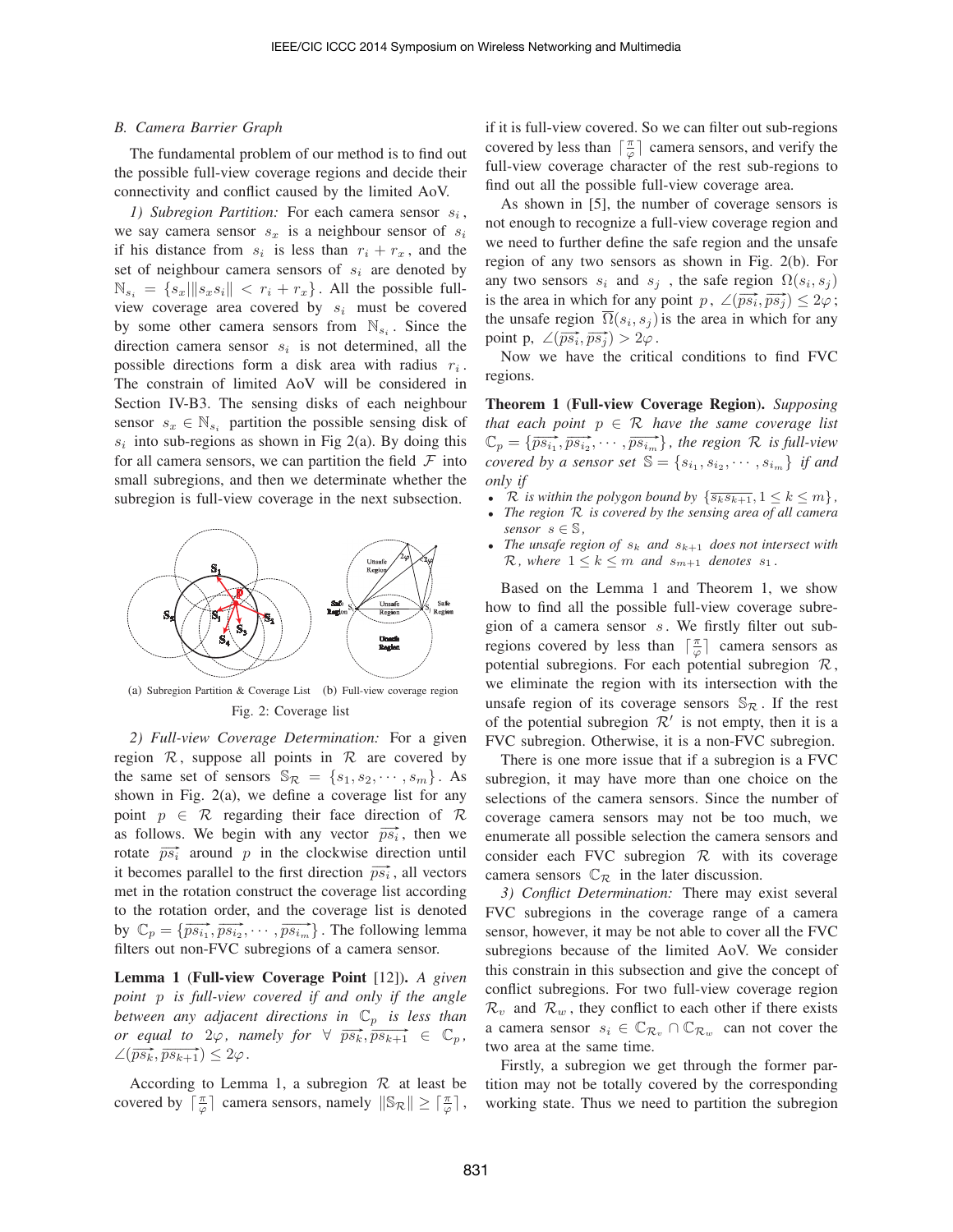into some much more smaller subregions.

Furthermore, we note that for a camera sensor  $s_i \in$  $\mathbb{C}_{\mathcal{R}_{w}} \cap \mathbb{C}_{\mathcal{R}_{w}}$ , where  $\mathcal{R}_{v}$  and  $\mathcal{R}_{w}$  are two full-view coverage region, the possible coverage may be one of the following three cases.

- There exists a working state that can cover the full region  $\mathcal{R}_v$  and  $\mathcal{R}_w$  at the same time.
- There exists a working state that cover the full region of  $\mathcal{R}_v$  or  $\mathcal{R}_w$ , and a part of the other subregion.
- There is no working state can cover  $\mathcal{R}_v$  and  $\mathcal{R}_w$  at the same time.

In the first case, the  $\mathcal{R}_v$  and  $\mathcal{R}_w$  are not in conflict with each other, and  $\mathcal{R}_v$  and  $\mathcal{R}_w$  are conflict in the third case. However, in the second case we can not easily determinate where  $\mathcal{R}_v$  and  $\mathcal{R}_w$  are conflict to each other. Supposing  $s_i$  can only cover the full region of  $\mathcal{R}_v$ and part of  $\mathcal{R}_w$  which is denoted by  $\mathcal{R}_{w1}$ , we know the remain part of  $\mathcal{R}_{w1}$ , namely  $\mathcal{R}_{w2} = \mathcal{R}_{w} - \mathcal{R}_{w1}$ , is conflict with both  $\mathcal{R}_v$  and  $\mathcal{R}_{w1}$ . Similarly, we can partition  $\mathcal{R}_v$  into two subregions  $\mathcal{R}_{v1}$  and  $\mathcal{R}_{v2}$ . We know that  $\mathcal{R}_{w2}$  is conflict with  $\mathcal{R}_{v1}$ ,  $\mathcal{R}_{v2}$  and  $\mathcal{R}_{w1}$ , and  $\mathcal{R}_{v2}$  is conflict with  $\mathcal{R}_{w1}$ ,  $\mathcal{R}_{w2}$  and  $\mathcal{R}_{v1}$ .

Now we can decide all the possible conflict relation between subregions.

*4) Graph Construction:* Based on the analysis shown before, we define the camera barrier graph to model the full-view barrier coverage problem with camera sensors.

**Definition 1 (Camera Barrier Graph).**  $\mathcal{G} \equiv (\{s, t\} \cup \mathcal{G})$  $\mathbb{V}, \mathbb{E}_{\mathcal{N}} \cup \mathbb{E}_{\mathcal{C}}$ ) *denotes the camera barrier graph,*  $\{s, t\} \cup$ V *and* E<sup>N</sup> ∪ E<sup>C</sup> *respectively represents vertex set and edge set. Vertex* s, t *denotes the left bound and right bound, respectively, and each vertex*  $v \in V$  *represents a full-view coverage area. A edge*  $e = (v, w) \in \mathbb{E}_{\mathcal{N}}$  *if two full-view coverage area* v *and* w *are adjacent to each other. Edge*  $(s, v)(or(w, t)) \in \mathbb{E}_{\mathcal{N}}$  *if the region vertex* v *represents can cover the left(or right) boundary. An*  $edge e' = (v, w) \in \mathbb{E}_{\mathcal{C}}$  *if the working state of full-view coverage area* v *and* w *conflict with each other.*



#### *C. Camera Selection For Full-view Barrier Coverage*

We know that if there exist a path composed of edges in  $\mathbb{E}_N$  from source s to the sink t and there are no two vertex in the path linked by edge in  $\mathbb{E}_{\mathcal{C}}$ , the subregions that vertices in such a path represent are connected and are not conflict to each other, name a camera barrier

from the left boundary to the right boundary exists. Our problem is converted into finding such a path in the camera barrier graph. We give an algorithm which originates form Dijkstra algorithm in order to find a fullview barrier coverage form the left bound to the right bound. Algorithm 1 shows our idea in pseudocode.

Algorithm 1: Camera Selection For Barrier Coverage

**Input:** The camera barrier graph  $\mathcal{G} = (\{s, t\} \cup \mathbb{V}, \mathbb{E}_{\mathcal{N}} \cup \mathbb{E}_{\mathcal{C}})$ . **Output:** A path  $\overline{P}_t$  from source s to the sink t.  $1 \quad \delta(s) \leftarrow 0$ ; 2 Each  $v \in \{t\} \cup \mathbb{V}$ ,  $\delta(v) \leftarrow \infty$ ; 2 Each  $v \in \{t\} \cup \mathbb{V}$ ,  $o(v) \leftarrow \{s\}$ <br>3  $\overrightarrow{\mathbb{P}}_t \leftarrow \emptyset, \mathbb{D} \leftarrow \emptyset, \mathbb{C} \leftarrow \{s\}$ ; 4 while  $\|\mathbb{C}\|\geq 0$  do 5  $c \leftarrow argmin_{v \in \mathbb{C}} \delta(v);$ 6 foreach  $w \in \mathbb{N}_c$  do  $\begin{array}{c} \mathbf{a} \\ \mathbf{b} \\ \mathbf{c} \end{array}$  if  $\exists x \in \mathbb{P}_w$ ,  $(x, w) \in \mathbb{E}_{\mathcal{C}}$  then continue; 8 if  $w \notin \mathbb{C}$  *or*  $\delta(w) > 1 + \delta(c)$  then 9  $\vert \vert \vert \delta(w) \leftarrow 1 + \delta(c)$ ; 10  $\mathbb{C} \leftarrow \mathbb{C} \cup \{w\};$ 11  $\overline{\mathbb{P}}_w \leftarrow \overline{\mathbb{P}}_c \cup (c);$  $12 \quad | \quad$  end  $13$  end 14  $\mathbb{D} \leftarrow \mathbb{D} \cup \{c\}, \mathbb{C} \leftarrow \mathbb{C}/\{c\}$ <sup>15</sup> end 16 return  $\vec{\mathbb{P}}_t$  ;

## V. EVALUATION

In this section, we show simulation results on fullview barrier coverage problem.

# *A. Methodology*

For the comparison with [8], we select the same scenarios that the RoI is a  $10m \times 20m$  rectangle region. The cameras parameters are the sensing radius  $r = 3m$ , the AoV  $\theta = \frac{\pi}{3}$  and the effective angle  $\varphi = \frac{2\pi}{3}$ . Cameras are deployed randomly and uniformly in the deployed field. To avoid the boundary effect<sup>1</sup>, the deployed field is a larger area with both the length and the width  $r$  longer than the RoI. For each simulation setting, we calculate the results averaged over 1000 rounds.

# *B. Comparison with Static Direction Deployment*

In [8], Ma *et al.* shows the result of a comparison of camera barrier coverage (CBC) and full coverage (FC) in a  $10m \times 20m$  rectangle region. However, their camera sensors are deployed with static working direction, which may lead to a waste of sensing cameras when considering full-view coverage. As demonstrated in Fig. 5(a), the number of rotatable cameras required by barrier coverage (RCBC) is much less than that of minimum number of static deployed cameras. We also change the length of the field from  $10m$  to  $55m$  and

<sup>&</sup>lt;sup>1</sup>If the deployment field is the same as the monitored field and the deployment is random and uniform, then the point close to the boundary is less likely to be covered than the point in the center area.